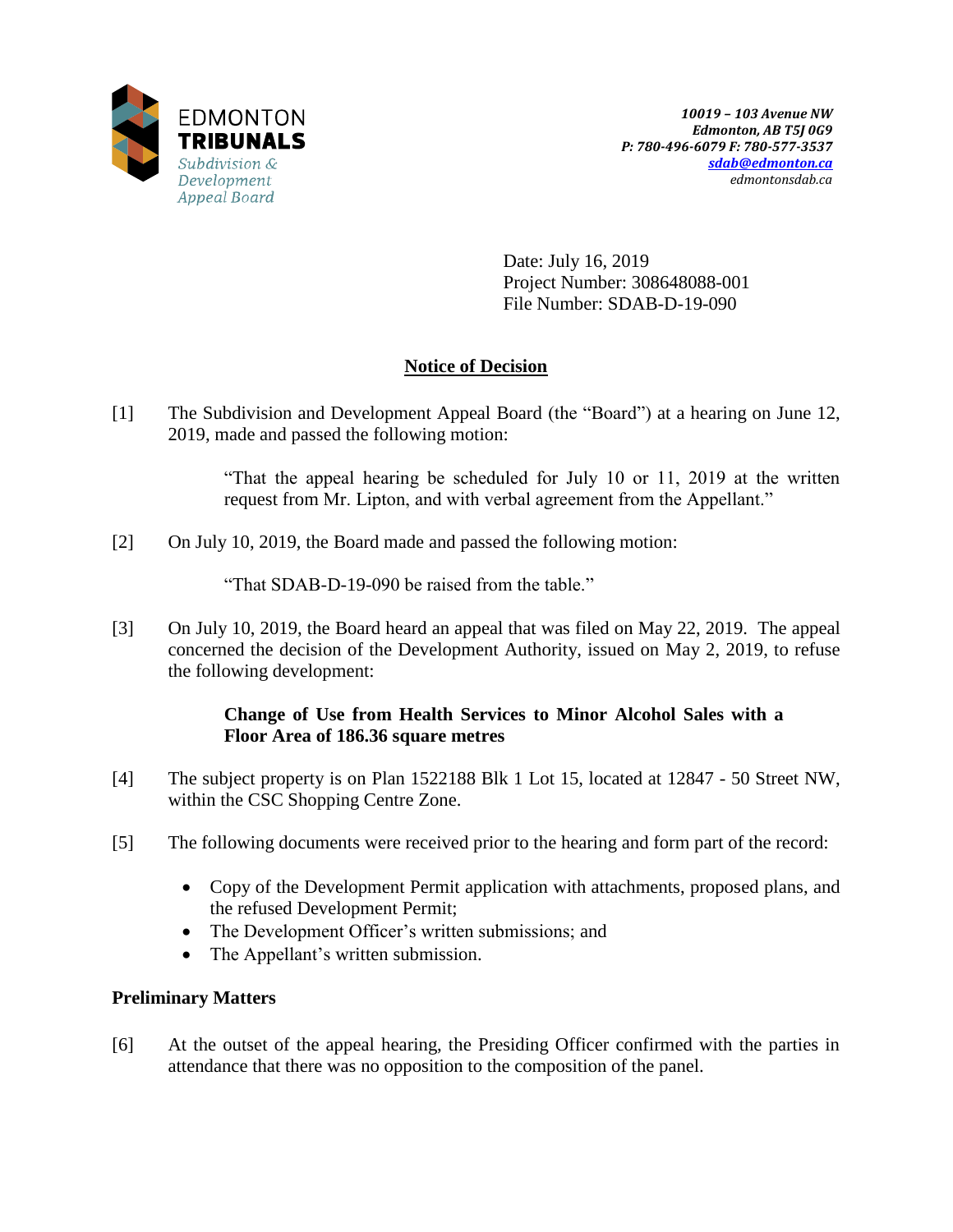- [7] The Presiding Officer outlined how the hearing would be conducted, including the order of appearance of parties, and no opposition was noted.
- [8] The appeal was filed on time, in accordance with Section 686 of the *Municipal Government Act*, RSA 2000, c M-26 (the "Municipal Government Act").

#### **Summary of Hearing**

- *i) Position of the Appellant, Mr. Parmar, who was accompanied by Mr. Lipton, representing the landlord*
- [9] Mr. Lipton is speaking on behalf of the landlord of the subject Site.
- [10] The building on the subject Site has three levels of rental apartments with commercial development on the main floor.
- [11] They acknowledge that there are two other liquor stores within the 500 metre radius from the subject Site.
- [12] Mr. Parmar operates other liquor stores and would like to expand his businesses.
- [13] One of the liquor stores (Liquor Express) is on a site that is 2.36 hectares and is 182 metres away from the subject Site. The site is shy 0.14 hectares to meet the 2.5 hectares exemption as per section 85(2) of the *Edmonton Zoning Bylaw*.
- [14] The other liquor store (Liquor Gallery) is 330 metres away from the subject Site and not visible from the subject Site.
- [15] Although there are other liquor stores in the area, the proposed development will not be fully visible from the other liquor stores.
- [16] The liquor store will lease a portion of the commercial space in the building which will attract business from the tenants.
- [17] The liquor store will be easily accessible for residents in the neighbourhood and will employ residents that live in the area.
- [18] Mr. Parmar and Mr. Lipton provided the following information in response to questions by the Board:
	- a) Liquor Express is on a site that is 2.36 hectares in size and 182 metres from the subject Site.
	- b) He could not confirm the size of the subject Site but believes it is less than 2.0 hectares.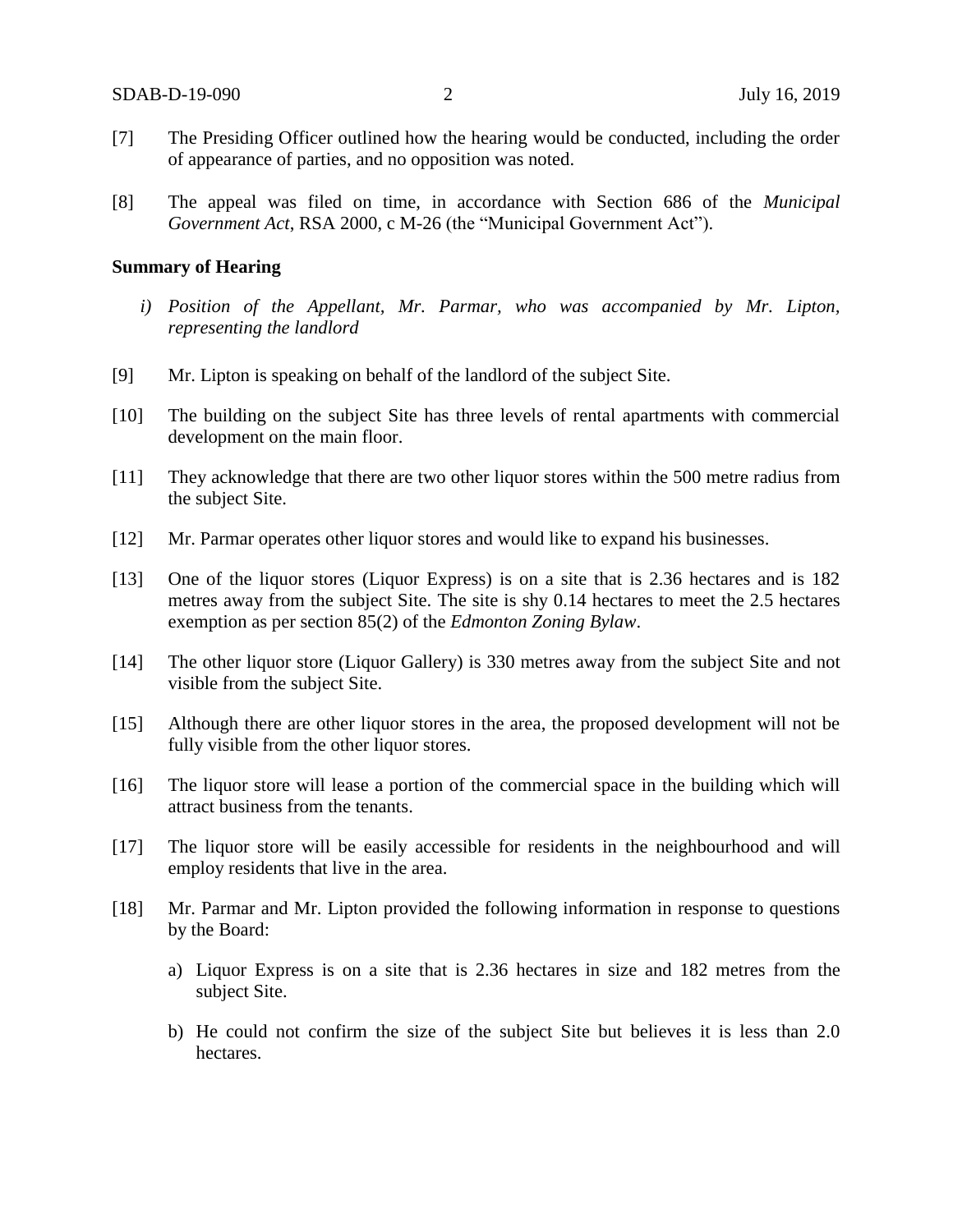- c) They confirmed that although there are other liquor stores in the area, the proposed development will not be fully visible from the other liquor stores.
- d) They did not speak to neighbouring property owners east of the subject Site. No opposition was received for the proposed development.
- e) There is pedestrian access to the subject Site. He could not confirm if there is a paved walkway accessing the subject Site.
- f) A Cannabis Retail Sales Development was contemplated for the subject premises but was never pursued fully.
- g) In their opinion, the proposed liquor store is similar to a Cannabis development and should be approved as it is a Discretionary Use.
- h) They are agreeable to the suggested conditions of the Development Officer.
- i) The trash collection and storage area were approved with the Apartment application.
- *ii) Position of the Development Officer, Mr. Kennedy*
- [19] The Development Authority did not appear at the hearing and the Board relied on Mr. Kennedy's written submission.

## **Decision**

- [20] The appeal is ALLOWED and the decision of the Development Authority is REVOKED. The development is GRANTED as applied for to the Development Authority, subject to the following CONDITIONS:
	- 1. No loading, storage, trash collection, outdoor service or display area shall be permitted within a Setback. (Reference Section 320.4(3))
	- 2. All outdoor service, assembly, trash collection and storage areas shall be located to the rear or sides of the principal building. (Reference Section 57.1(2))
	- 3. Loading and trash collection facilities serving office, warehouse and similar developments, where the handling or assembly of goods is carried on within a building, shall be allowed to the rear, sides or front of the principal building. (Reference Section 57.1(2))
	- 4. Notwithstanding the above, trash collection areas located to the front of the principal building shall be screened from view from any public roadway, including a Lane, and from any adjacent Site. (Reference Section 57.1(2))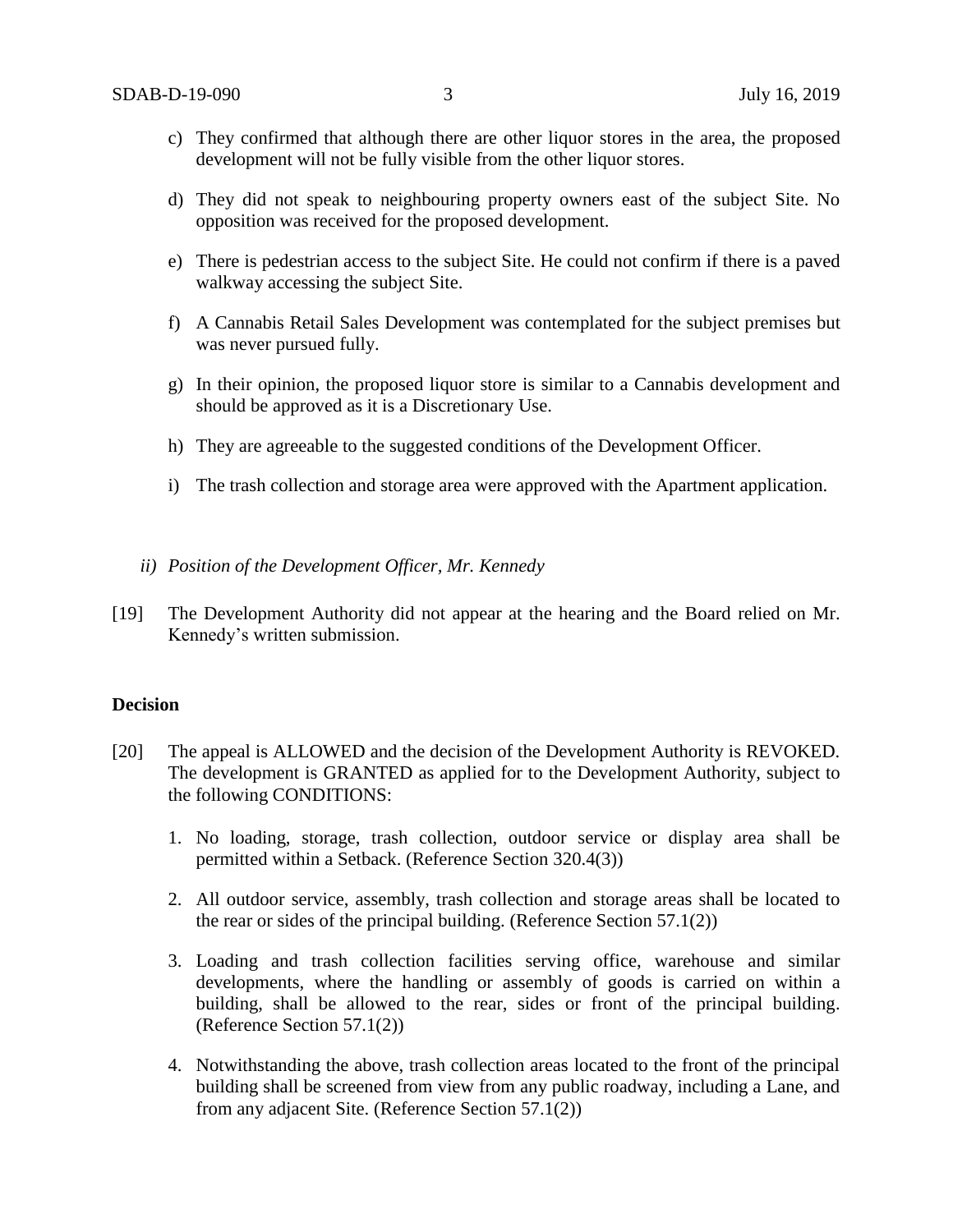- 5. All required parking and loading facilities shall only be used for the purpose of accommodating the vehicles of clients, customers, employees, members, residents or visitors in connection with the building or Use for which the parking and loading facilities are provided, and the parking and loading facilities shall not be used for driveways, access or egress, commercial repair work, display, sale or storage of goods of any kind (Reference Section 54.1(1)(c)).
- 6. Parking spaces for the disabled shall: be provided in accordance with the Alberta Building Code in effect at the time of the Development Permit application, for which no discretion exists; be included, by the Development Officer, in the calculation of the applicable minimum parking requirement; and be identified as parking spaces for the disabled through the use of appropriate signage, in accordance with Provincial standards (Reference Section 54.1(3).
- 7. All access locations and curb crossings shall require the approval of Transportation Services (Reference Section 53(1)).

#### ADVISEMENTS:

- 1. The Development Permit shall not be valid unless and until: any conditions of approval, except those of a continuing nature, have been fulfilled; and the time for filing a notice of appeal to the Subdivision and Development Appeal Board as specified in subsection 21(1) of this Bylaw and the *Municipal Government Act* has passed (Reference Section 17.1(1)).
- 2. This Development Permit is not a Business Licence. A separate application must be made for a Business Licence.
- 3. Signs require separate Development Applications.
- 4. A Building Permit is required for any construction or change in use of a building. For a building permit, and prior to the Plans Examination review, you require construction drawings and the payment of fees. Please contact the 311 Call Centre for further information.
- 5. The City of Edmonton does not conduct independent environmental checks of land within the City. If you are concerned about the suitability of this property for any purpose, you should conduct your own tests and reviews. The City of Edmonton, in issuing this Development Permit, makes no representations and offers no warranties as to the suitability of the property for any purpose or as to the presence or absence of any environmental contaminants on the property.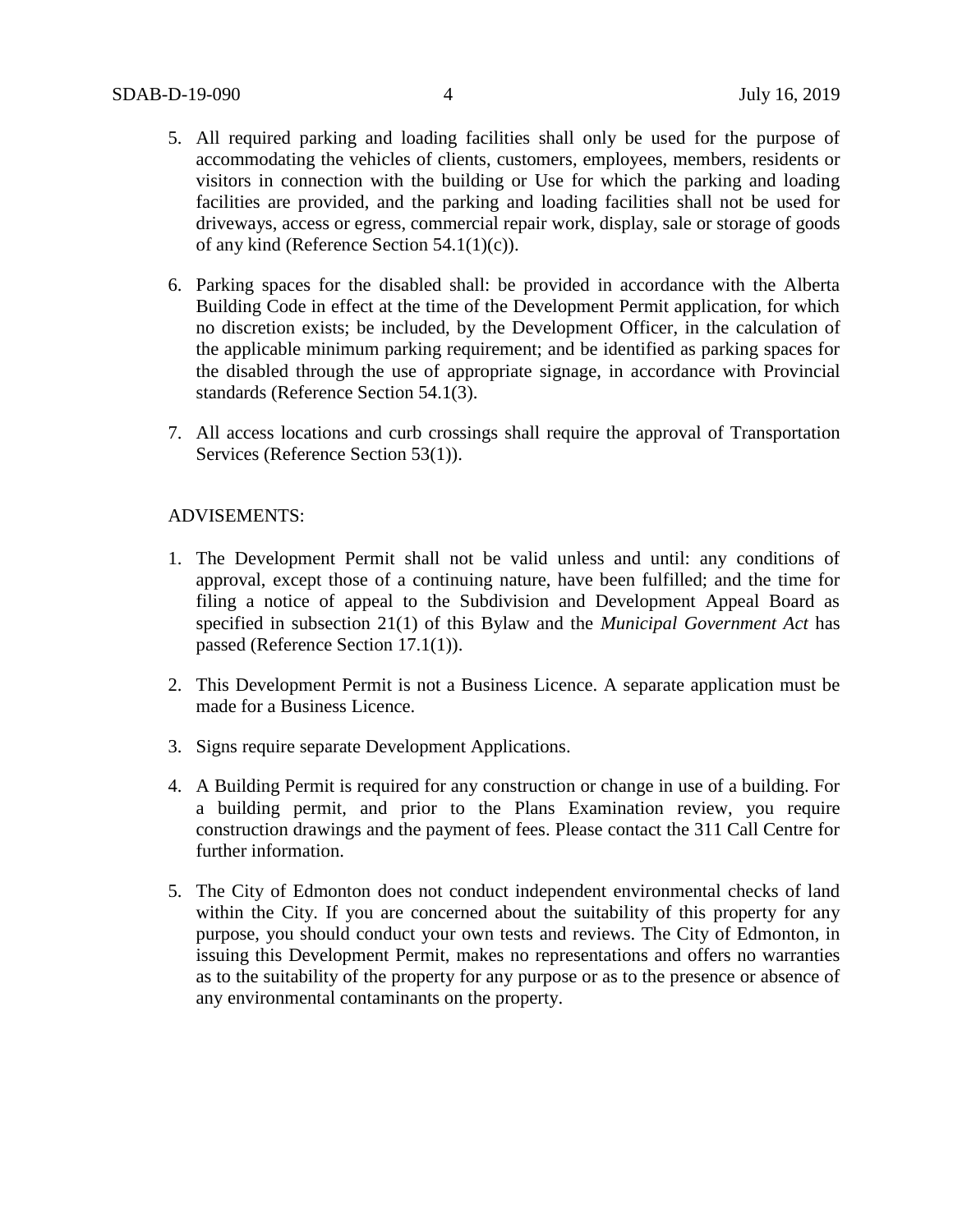- 6. An approved Development Permit means that the proposed development has been reviewed against the provisions of this Bylaw. It does not remove obligations to conform with other legislation, bylaws or land title instruments including, but not limited to, the *Municipal Government Act*, the *Safety Codes Act* or any caveats, restrictive covenants or easements that might be attached to the Site.
- [21] In granting the development, the following variance to the *Edmonton Zoning Bylaw* is allowed:
	- 1. The restriction that any Major Alcohol Sales or Minor Alcohol Sales shall not be located less than 500 meters from any other Major Alcohol Sales or Minor Alcohol Sales as per section 85(1) is waived.

## **Reasons for Decision**

- [22] The proposed development, a Minor Alcohol Sales Use, is a Discretionary Use in the CSC Shopping Centre Zone.
- [23] The proposed development requires a variance to the 500 metre separation distance as outlined in Section 85(1) of the *Edmonton Zoning Bylaw* that states:

"Any Major Alcohol Sales or Minor Alcohol Sales shall not be located less than 500 metres from any other Major Alcohol Sales or Minor Alcohol Sales."

- [24] The Board must deal with the following two main issues in making their decision:
	- 1. Whether the proposed development is compatible with the surrounding Uses as a Discretionary Use.
	- 2. Whether the required variance being sought will satisfy Section 687(3)(d) of the *Municipal Government Act* that states:
		- (i) the proposed development would not
			- (A) unduly interfere with the amenities of the neighbourhood, or
			- (B) materially interfere with or affect the use, enjoyment or value of neighbouring parcels of land,
- [25] The Board is satisfied that the proposed development is reasonably compatible with the neighbourhood and will not materially interfere with or affect the use, enjoyment or value of neighbouring parcels of land, or otherwise interfere with the amenities of the neighbourhood.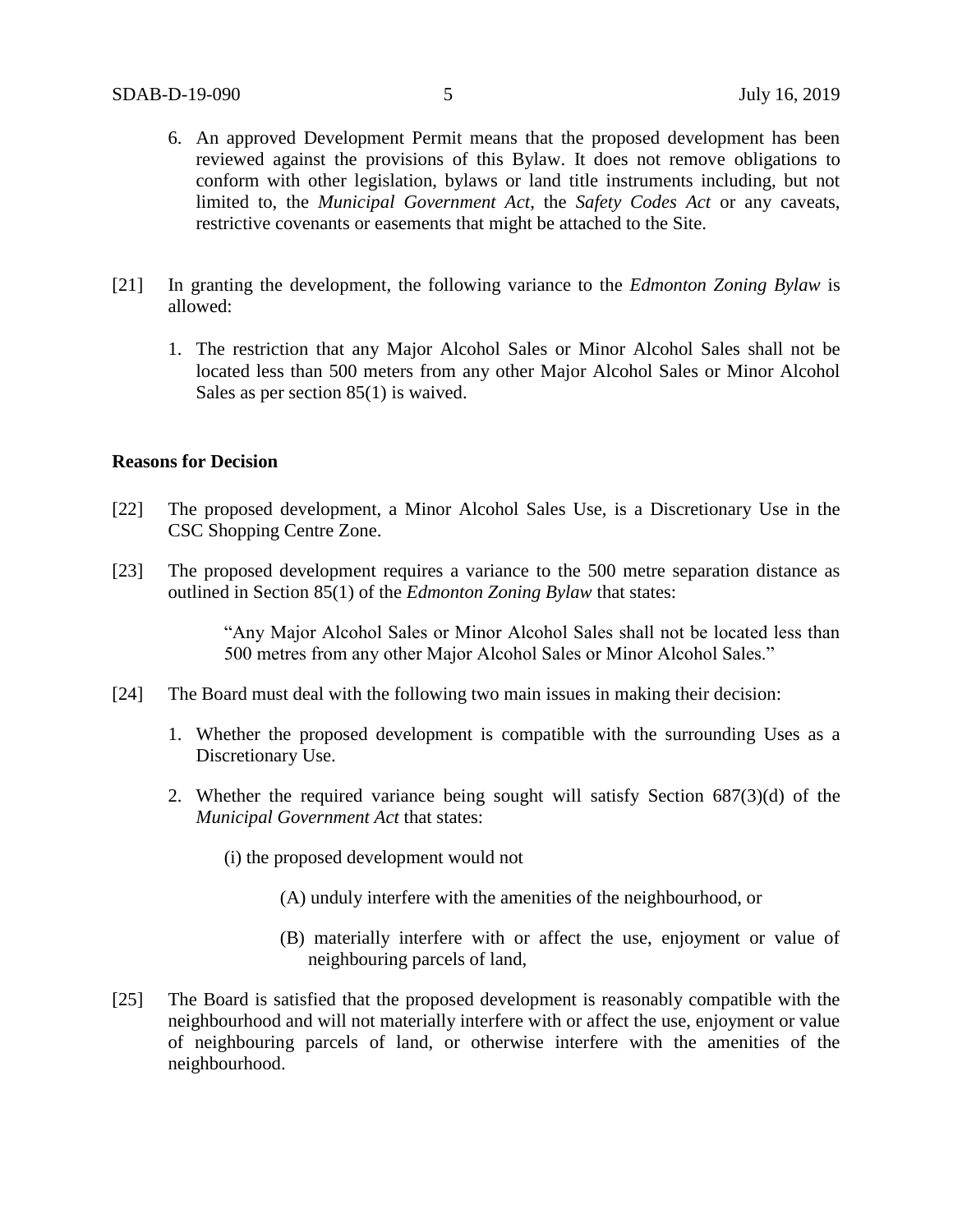#### Issue No. 1

- [26] The proposed development is a Discretionary Use in the CSC Shopping Centre Zone and the Board must consider if there are any valid planning reasons to deny the Use.
- [27] When making this determination, the Board considers whether the proposed Use is reasonably compatible with the surrounding neighbourhood.
- [28] The Board heard evidence that the proposed development is located in a mixed commercial and industrial area.
- [29] Moreover, while there are residential uses flanking the subject Site, the direct line of site to the liquor store is obscured by site placement and the configuration of the building. In addition, there is no direct vehicular access to the Site from the residential areas.
- [30] The Board understands that there are two other liquor stores in close proximity to the subject Site. This suggests that Alcohol Sales Uses are prima facie reasonably compatible with the area given that other similar Uses exist nearby.
- [31] The Board heard no objection from neighouring properties with respect to the Use and no objection was provided by the Development Officer, specifically in relation to the Use.
- [32] Therefore, the Board generally finds that Alcohol Sales Uses are reasonably compatible with the surrounding neighbourhood.
- [33] However, the Board must also consider whether the proximity to the nearby Alcohol Sales Uses affects compatibility within the area. The Board finds that it does not.
- [34] The Board arrives at this conclusion given that is no visual connection between the three Alcohol Sales Uses and that there is no direct vehicular or pedestrian access between the sites. The Board finds that the addition of this Use would not amount to a proliferation of liquor stores in the area.
- [35] There is nothing before the Board to suggest that proximity to other Alcohol Sales Uses affects the reasonable compatibility of this specific development within the broader context of the neighbourhood.
- [36] Therefore, the Board finds that the proposed development is reasonably compatible with the neighbourhood and satisfies this Board's test in relation to Discretionary Uses.

#### Issue No. 2:

[37] The Board must next consider whether the variances required satisfy the two-pronged tests in Section 687(3)(d) of the *Municipal Government Act.* That test states that this Board: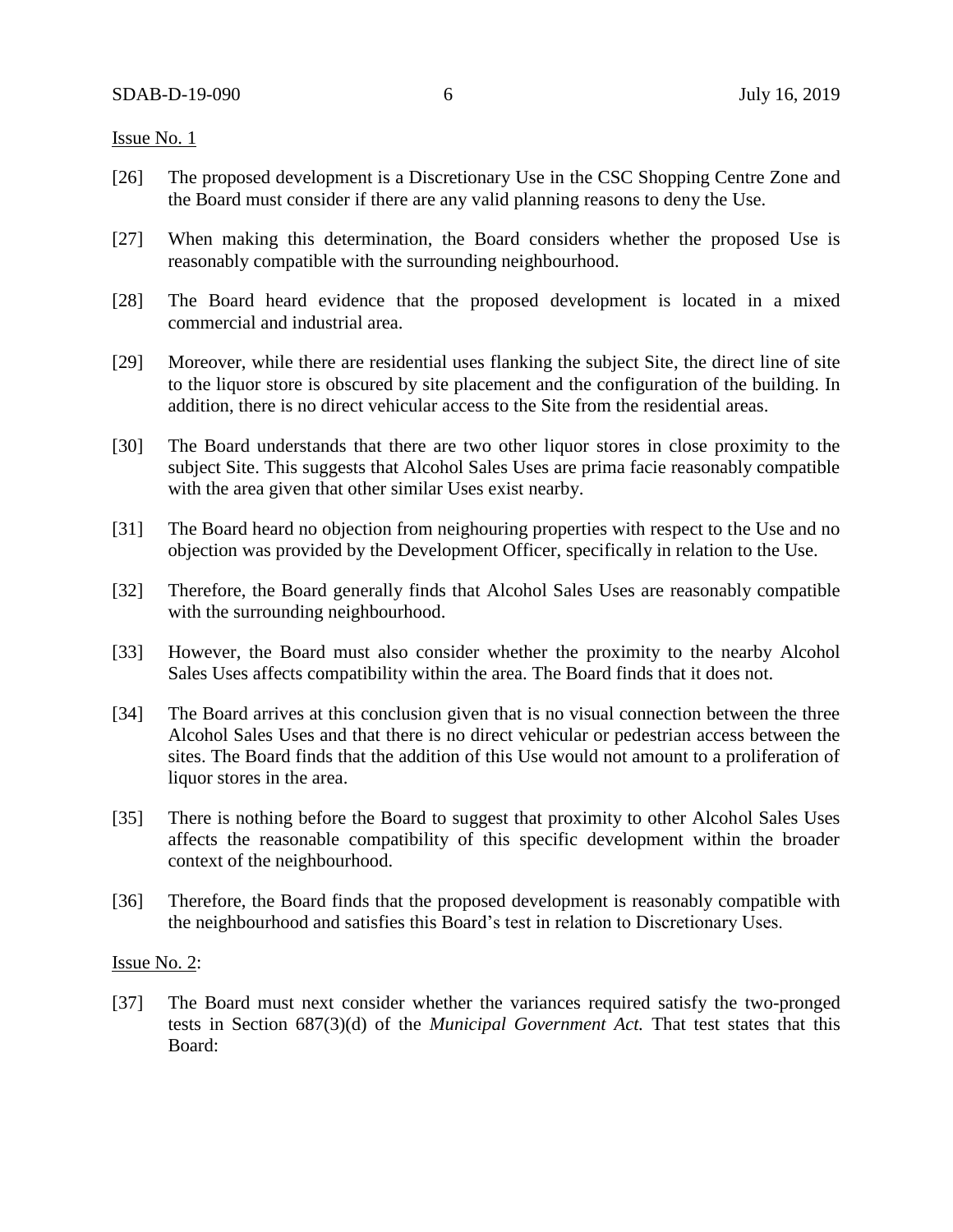- *d) may make an order or decision or issue or confirm the issue of a development permit even though the proposed development does not comply with the land use bylaw if, in its opinion,*
	- *(i) the proposed development would not*

*(A) unduly interfere with the amenities of the neighbourhood, or* 

*(B) materially interfere with or affect the use, enjoyment or value of neighbouring parcels of land…*

- [38] The application requires a variance to Section 85(1) of the *Edmonton Zoning Bylaw* which renders 85(2) of the *Edmonton Zoning Bylaw* inoperative. Those sections state:
	- (1) "Any Major Alcohol Sales or Minor Alcohol Sales shall not be located less than 500 metres from any other Major Alcohol Sales or Minor Alcohol Sales."
	- (2) "Notwithstanding subsection 85(1), a Major Alcohol Sales or Minor Alcohol Sales may be located less than 500 metres from any other Major Alcohol Sales or Minor Alcohol Sales if all the following regulations are met:
		- a. the Major Alcohol Sales or Minor Alcohol Sales are located on separate Sites;
		- b. the Major Alcohol Sales or Minor Alcohol Sales are located outside the boundary shown in Appendix 1 to Section 85;
		- c. and at least one of the Major Alcohol Sales or Minor Alcohol Sales is located on a Site greater than 2.5 hectares in size that is zoned CSCa, UVCa, GVC, TC-C, DC1, DC2, CSC, CB1, CB2, CHY, CO or CB3.
- [39] While the Board heard evidence from the Appellant that the neighbourhood has a low income demographic, the Board notes that there are single family residential developments east of the subject Site which do not fall into that classification. The Board finds that it is not appropriate to characterize the whole area as low income.
- [40] Notwithstanding this finding, the Board heard evidence from the Appellant that they own other liquor stores located within low income population areas. The Appellant submitted that the existence of their stores in those areas have had a positive effect on the residents by providing employment and economic activity.
- [41] Therefore, the Board is satisfied that the existence of this Alcohol Sales Use would not have a negative impact on the neighbouring parcels of land. This sentiment is echoed by the lack of opposition before the Board regarding the proposed development and required variances.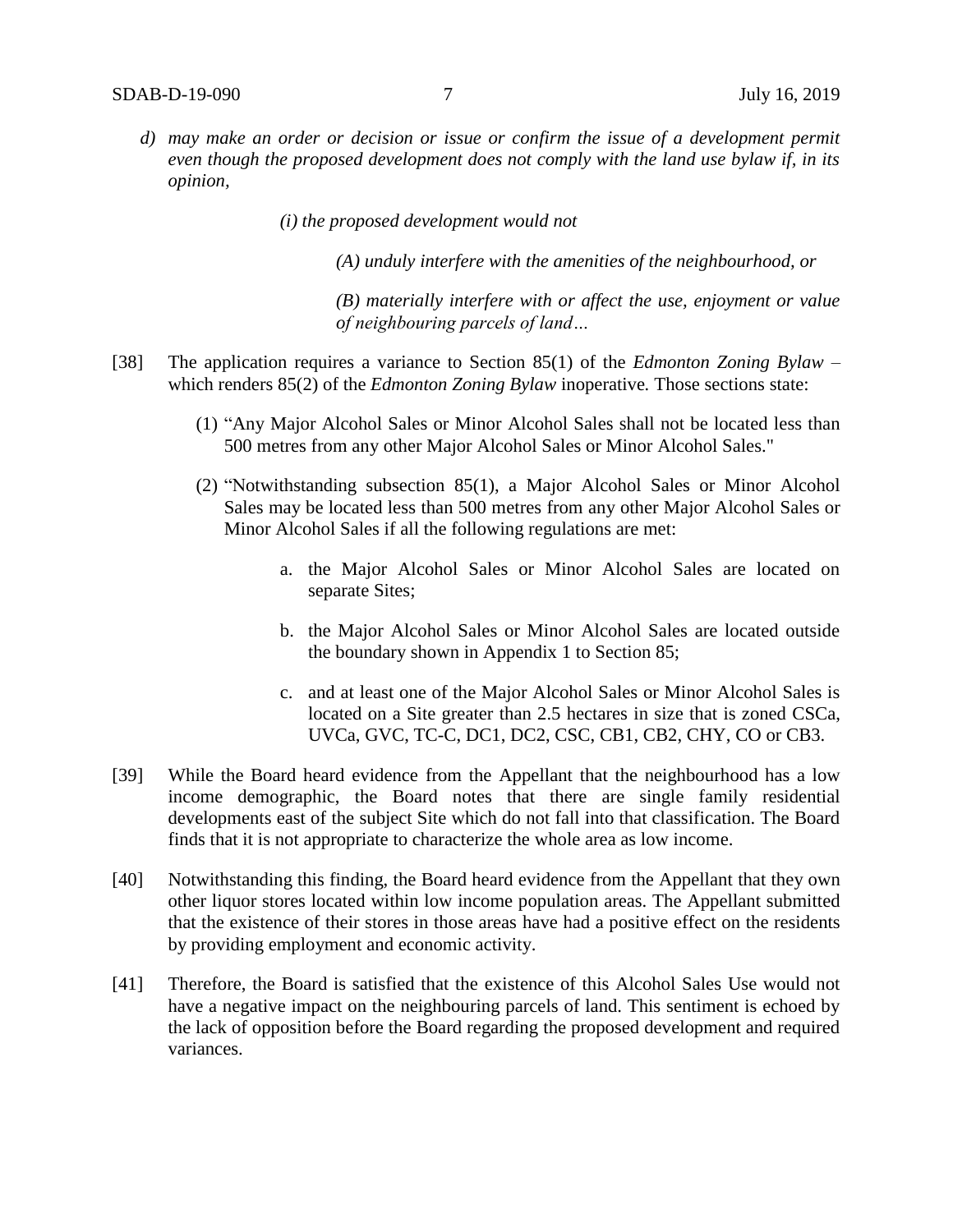- [42] Moreover, the Board finds that the proximity between the three liquor stores will not result in proliferation of liquor stores from a visual or practical perspective which would amount to an interference with the amenities of the neighbourhood.
- [43] Visually the liquor store is buried in a mixed commercial and residential development. The size of the liquor store is relatively small as suggested by the characterization of the development as a *Minor* Alcohol Sales Use which diminishes the perceived impact of another liquor store in the area.
- [44] The Board also heard evidence that while there are two liquor stores within the 500 metre radius from the site, neither of those liquor stores are directly visible to or from the subject site. The Board finds that by-passers in the area will not be able to see any of the liquor stores at the same time. The Board finds that the visual impact of this additional liquor store will be imperceptible.
- [45] With regard to physical separation distance, the Board finds that there is a large barrier between the subject Site and the liquor store to the North – namely 50th Street and Hermitage Road. Moreover, the Board heard that direct access from the liquor store to the South to the subject Site could only be accessed by pedestrians in a convoluted way.
- [46] The Board finds that there is sufficient physical separation from a practical perspective which lessens any alleged impact caused by the proposed development. All three would sites need to be accessed by vehicle and the Board concludes that the separations between liquor stores are sufficient to address any practical harm that may result from the Uses being in close proximity.
- [47] Therefore, the Board is satisfied that, in granting the variances, both prongs of the Section 687 test have been met.

#### Conclusion

[48] Based on the foregoing, the Board is satisfied that the Development adequately addresses both of the main issues in question. Therefore, the Board allows the Appeal and grants the Development.

 $Z$   $H = 1$ 

Mr. R. Handa, Presiding Officer Subdivision and Development Appeal Board

Board Members in Attendance: Mr. V. Laberge; Mr. R. Hachigian; Mr. J. Kindrake; Mr. A. Nagy

CC: City of Edmonton, Development & Zoning Services, Attn: Mr. C. Kennedy / Mr. H. Luke Mr. Lipton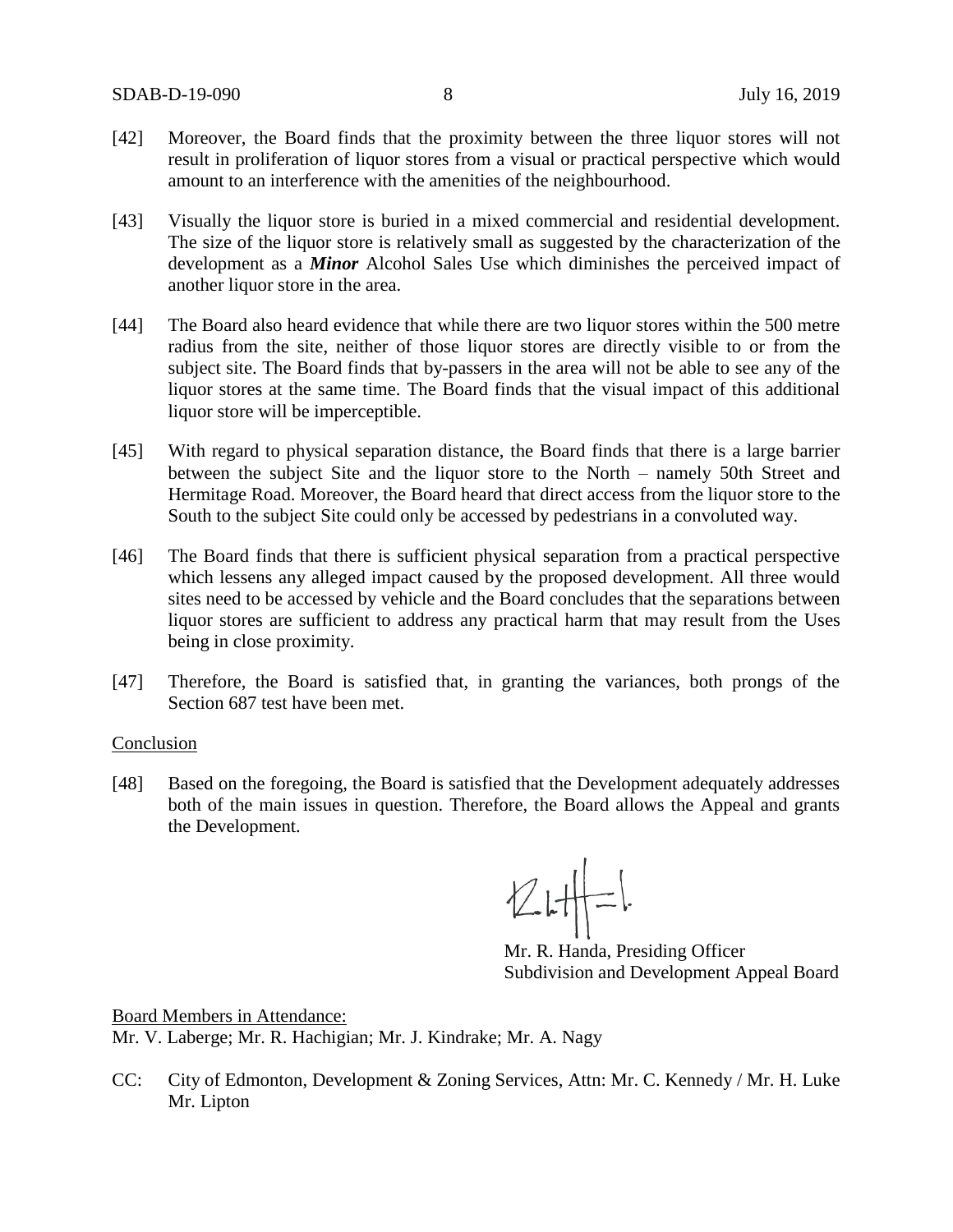### **Important Information for the Applicant/Appellant**

- 1. This is not a Building Permit. A Building Permit must be obtained separately from Development & Zoning Services, located on the 2nd Floor, Edmonton Tower, 10111 – 104 Avenue NW, Edmonton, AB T5J 0J4.
- 2. Obtaining a Development Permit does not relieve you from complying with:
	- a) the requirements of the *Edmonton Zoning Bylaw*, insofar as those requirements have not been relaxed or varied by a decision of the Subdivision and Development Appeal Board,
	- b) the requirements of the *Alberta Safety Codes Act*,
	- c) the *Alberta Regulation 204/207 – Safety Codes Act – Permit Regulation*,
	- d) the requirements of any other appropriate federal, provincial or municipal legislation,
	- e) the conditions of any caveat, covenant, easement or other instrument affecting a building or land.
- 3. When an application for a Development Permit has been approved by the Subdivision and Development Appeal Board, it shall not be valid unless and until any conditions of approval, save those of a continuing nature, have been fulfilled.
- 4. A Development Permit will expire in accordance to the provisions of Section 22 of the *Edmonton Zoning Bylaw, Bylaw 12800*, as amended.
- 5. This decision may be appealed to the Alberta Court of Appeal on a question of law or jurisdiction under Section 688 of the *Municipal Government Act*, RSA 2000, c M-26. If the Subdivision and Development Appeal Board is served with notice of an application for leave to appeal its decision, such notice shall operate to suspend the Development Permit.
- 6. When a decision on a Development Permit application has been rendered by the Subdivision and Development Appeal Board, the enforcement of that decision is carried out by Development & Zoning Services, located on the 2nd Floor, Edmonton Tower, 10111 – 104 Avenue NW, Edmonton, AB T5J 0J4.

*NOTE: The City of Edmonton does not conduct independent environmental checks of land within the City. If you are concerned about the stability of this property for any purpose, you should conduct your own tests and reviews. The City of Edmonton, when issuing a development permit, makes no representations and offers no warranties as to the suitability of the property for any purpose or as to the presence or absence of any environmental contaminants on the property.*